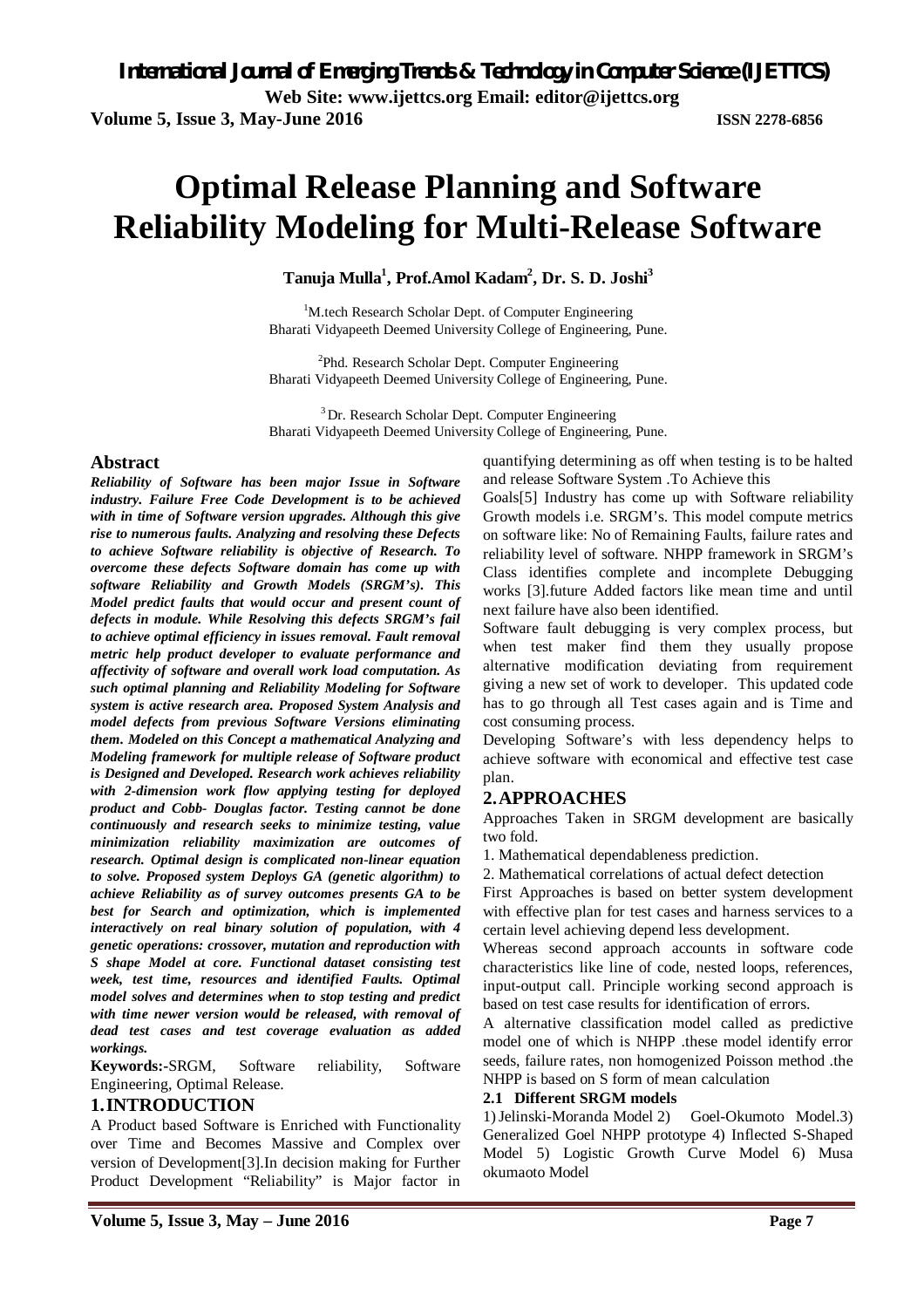### **Volume 5, Issue 3, May-June 2016 ISSN 2278-6856**

#### **The SGRGM models can be elaborated as detailed as: [1]Jelinski-Morandaprototype:**

prototype was first presented as reliability growth prototype 1972 by jelinski moranda.It is a continuous time-independently dispersed inter breakdown times and self-governing and identical error conduct prototype. The software failure speed of hazard method at any time is directly calculative to current fault content of the source code. The distribution of statistics is Exponential division.

#### **[2]Goel-Okumoto prototype:**

Prototype most accepted NHPP model in area of software reliability modeling. also termed exponential NHPP model. jelinski assumptions are Incorporated in this model .

#### **[3] Generalized Goel NHPP prototype:**

In sort to describe circumstances that software breakdown intensity increase somewhat at start and then begin to reduce, Goel proposed a easy overview of Goel-Okumoto model with an extra factor c.

#### **[4]Inflected S-Shaped prototype:**

Resolve technical limitations of okumoto prototype and ohaba introduced it .Observations of model suggest that faults when evaluated graphically take S-shape in curve .Analyzing this curve would help reduce errors.

| <b>Model Name</b>           | <b>Mean Value Function</b>                                | <b>Intensity Function</b>                                            |
|-----------------------------|-----------------------------------------------------------|----------------------------------------------------------------------|
| 1. Jelinski Moranda model   | $m(t) = n_0[1 - \exp(-\phi t)]$                           | $\lambda i = (N - k)\mu$                                             |
| 2. Goel-Okumoto Model       | $m(t) = a(1 - exp[-bt])$ , $a > 0, b > 0$                 | $\lambda(t) = ab * exp[-bt]$ $a > 0, b > 0$                          |
| 3. Generalized Goel NHPP    | $m(t) = a(1 - exp[-bt^c])$                                | $\lambda(t) = abct^{c-1} exp[-bt^c],$                                |
| Model                       | a > 0, b > 0, c > 0                                       | a > 0, b > 0, c > 0                                                  |
| 4. Inflected S-Shaped Model |                                                           |                                                                      |
|                             | $m(t) = a * \frac{1 - exp[-bt]}{1 + \psi(r) * exp[-bt]},$ | $\lambda(t) = \frac{abexp[-bt](1+\beta t)}{(1+\beta * exp[-bt])^2},$ |
|                             | $\psi(r) = \frac{1-r}{r}, \quad a > 0, b > 0, r > 0$      | $a > 0, b > 0, \beta > 0$                                            |
| 5. Logistic Growth Curve    |                                                           |                                                                      |
| Model                       | $m(t) = \frac{u}{1 + k * exp[-bt]}$                       | $\lambda(t) = \frac{abexp[-bt]}{(1 + k * exp[-bt])^2},$              |
|                             | a > 0, b > 0, k > 0                                       | a > 0, b > 0, k > 0                                                  |
| 6.Musa-Okumoto Model        | $m(t) = a * ln(1 + bt), a > 0, b > 0$                     | $\lambda(t) = \frac{ab}{(1+bt)}, \quad a > 0, b > 0$                 |

#### **Fig 1:** SRGM Models [17]

#### **3.TABULATED LITERATURE SURVEY**

| Yea  | Autho | Abstract                                                                                                                                                                                                                                                                                                                                                                                                                                                                                                                       | <b>Methodology</b>                                                                                                                                           | <b>Merits Demerits</b>                                                                                                                                                                   | <b>Scope</b>                                                                            |
|------|-------|--------------------------------------------------------------------------------------------------------------------------------------------------------------------------------------------------------------------------------------------------------------------------------------------------------------------------------------------------------------------------------------------------------------------------------------------------------------------------------------------------------------------------------|--------------------------------------------------------------------------------------------------------------------------------------------------------------|------------------------------------------------------------------------------------------------------------------------------------------------------------------------------------------|-----------------------------------------------------------------------------------------|
| r    | r     |                                                                                                                                                                                                                                                                                                                                                                                                                                                                                                                                |                                                                                                                                                              |                                                                                                                                                                                          |                                                                                         |
| 1997 | Wood  | SRGM's<br>are<br>differentiated<br>with $\parallel$<br>Assumptions made at Tandem<br>testing fault removal. $\ $<br>This work evaluates $\ $<br>models<br>with  <br>these<br>Tandem's<br>software<br>development. Defects [Assumption]<br>are increased with new<br>code lines and many effect of model are<br>defect<br>times<br>identification efficiency<br>is assumed. Research<br>work<br>presents<br>suggestions<br>to<br>on<br>quantify<br>model<br>inaccuracy<br>find<br>and<br>Vs.<br>accuracy<br>complexity factors. | An<br>research<br>work. I<br>development and test good realistic<br>environment<br>are<br>been presented.<br><b>Reliability</b><br>and   <br>been presented. | evaluator Research<br>like<br>outcomes<br>software simple models are<br>assumptions<br>are<br>better are work<br>merits.<br>Tandem<br>Only<br>environment<br>is<br>considered<br>demerit | Compute<br>degradation in<br>accuracy due to<br><b>SRGM</b><br>assumption<br>violations |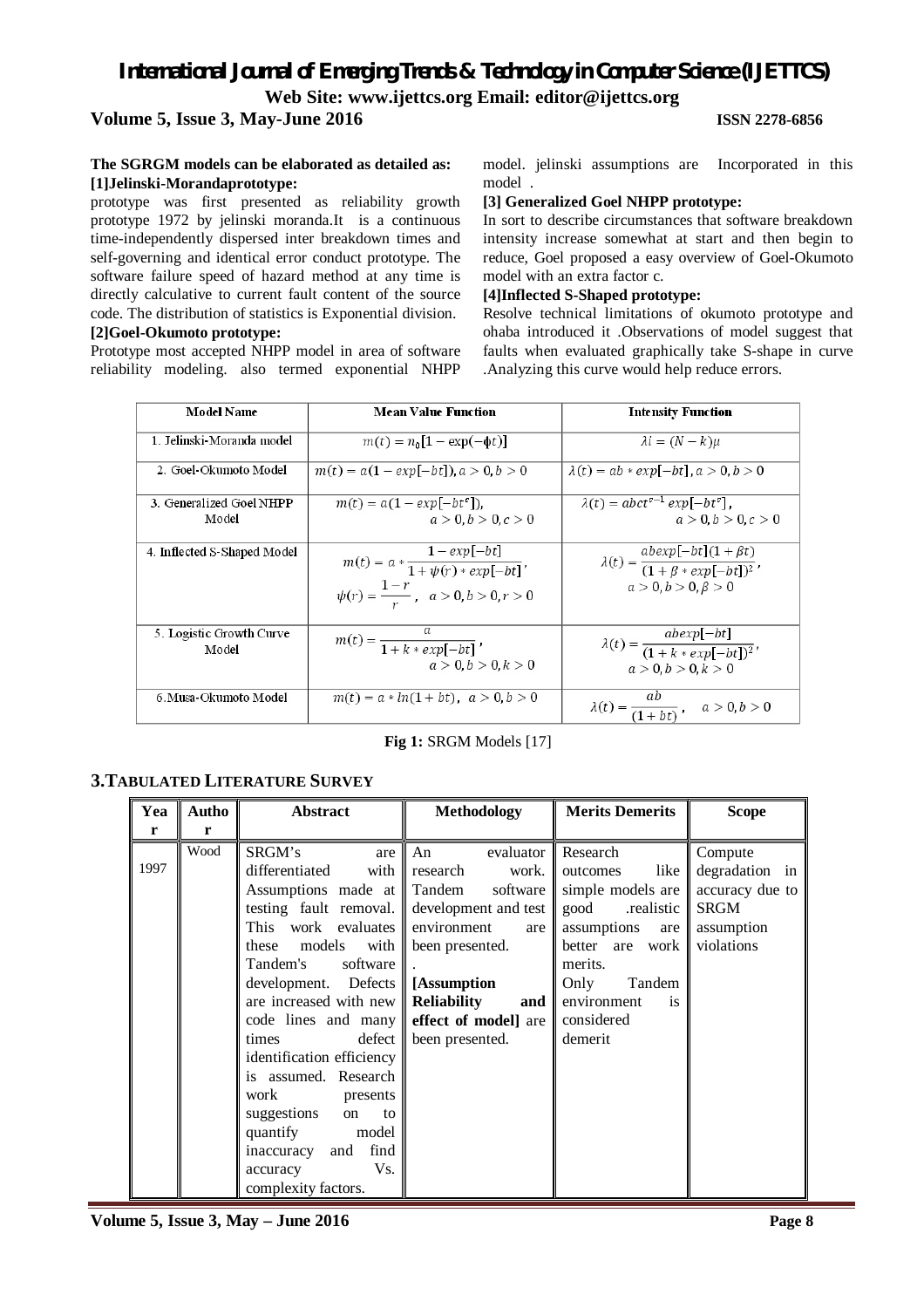# *International Journal of Emerging Trends & Technology in Computer Science (IJETTCS)* **Web Site: www.ijettcs.org Email: editor@ijettcs.org Volume 5, Issue 3, May-June 2016 <b>ISSN 2278-6856**

| 2000 | Gokhal<br>e1 | NHPP model present<br>either<br>monotonic<br>decreasing<br><b>or</b><br>increasing<br>of failure<br>fail<br>but<br>rates<br>to<br>consider<br>process<br>underneath of dataset.<br>Work presents a log<br>logistic<br><b>SRGM</b><br>that<br>identifies increased or<br>decreased<br>occurrence<br>of failure per faults.<br>Analysis on two dataset<br>presented<br>are<br>.Outcomes<br>present<br>equation<br>Finite<br>on<br>failure NHPP<br>model<br>with log logistic model.              | Finite Failure NHPP<br>Model<br>1.finite failure<br>2. infinite failure<br>Models:<br>1. GoelOkumoto<br>(GO) model.<br>2. Generalized Goel<br>Okumoto<br>(GO) model.<br>3. S shaped model.<br>4. Log-logistic<br>reliability growth<br>model.                                                                                         | Failure occurrence<br>fault<br>per<br>rate<br>increase<br><b>or</b><br>decreases.<br>Log<br>based<br>bias<br>is<br>model.<br>The Model is been<br>tested for only for<br>dataset.<br>two<br>Methodology<br>recognizes<br>increasingdecreasi<br>of<br>nature<br>ng<br>failure occurrence<br>rate per fault. | Determining<br>appropriate<br>finite or infinite<br>model<br><i>is</i><br>challenging<br>combined<br>and<br>dynamic<br><b>or</b><br>model can<br>be<br>better<br>approach. |
|------|--------------|------------------------------------------------------------------------------------------------------------------------------------------------------------------------------------------------------------------------------------------------------------------------------------------------------------------------------------------------------------------------------------------------------------------------------------------------------------------------------------------------|---------------------------------------------------------------------------------------------------------------------------------------------------------------------------------------------------------------------------------------------------------------------------------------------------------------------------------------|------------------------------------------------------------------------------------------------------------------------------------------------------------------------------------------------------------------------------------------------------------------------------------------------------------|----------------------------------------------------------------------------------------------------------------------------------------------------------------------------|
| 2002 | Huang        | Logistic testing work in<br><b>SRGM</b><br>is<br>been<br>presented.<br>Rayleigh<br>curve is been drawn for<br>efforts<br>software<br>in<br>testing. presented work<br>shows logistic testing-<br>effort method could be<br>uttered as<br>software-<br>development<br>test-work curve<br>and<br>which gives a good<br>analytical<br>Values based on real<br>failure-data.<br>Comparative<br>analysis<br>model<br>show<br>is<br>effective<br>better.Cost<br>parameter is outcome<br>of research. | Logistic based NHPP<br>model is been<br>deployed. Dataset of<br>Rome<br>Air Development<br>Center (RADC) is<br>been used.                                                                                                                                                                                                             | Equation set used<br>is complex. LSE<br>minimizes<br>deviation<br>and<br>found better for<br>medium<br>sample<br>data.                                                                                                                                                                                     | The system can<br>simplified<br>be<br>with<br>Simple<br>equations.                                                                                                         |
| 2003 | Zhang        | Research<br>presents<br>Methodology<br>to<br>incorporate<br>fault<br>exclusion<br>efficiency<br>into software reliability<br>Evaluation.Imperfect<br>debugging is measured<br>that<br>sense<br>new<br>in<br>burdens<br>could<br>be<br>introduced<br>into<br>software at debugging<br>detected<br>errors<br>and<br>might<br>be<br>detached<br>completely.<br>Model<br>provides<br>better<br>decision.                                                                                           | Akaike's<br>information criteria.<br>Maximum-<br>likelihood<br>estimate<br>(MLE).<br>nonhomogeneous<br>poison<br>Process<br>(NHPP).Imperfect<br>debugging<br>is<br>measured in sense<br>that not very fault<br>could<br>will<br>be<br>removed completely<br>and new faults could<br>be presented while<br>removing<br>present<br>ones | Software<br>reliability models<br>and<br>the<br>Mean<br>value functions is<br>been<br>presented.<br><b>TBF</b><br>Fault<br>and<br>Cumulative<br><b>TBF</b><br>are<br>been<br>calculated.                                                                                                                   | More data<br>collection in<br>better way can<br>facility better<br>Development.                                                                                            |
| 2005 | Zhao         | Work presents SRGM<br>on NHPP. Only certain<br>research work consider                                                                                                                                                                                                                                                                                                                                                                                                                          | detection<br>fault<br>rate<br>FDR isfrequently used<br>amount<br>to                                                                                                                                                                                                                                                                   | <b>TOESRGM</b><br>is<br>assessed using only<br>a set of software                                                                                                                                                                                                                                           | Work is tested<br>three<br>on<br>factors:<br>Fault                                                                                                                         |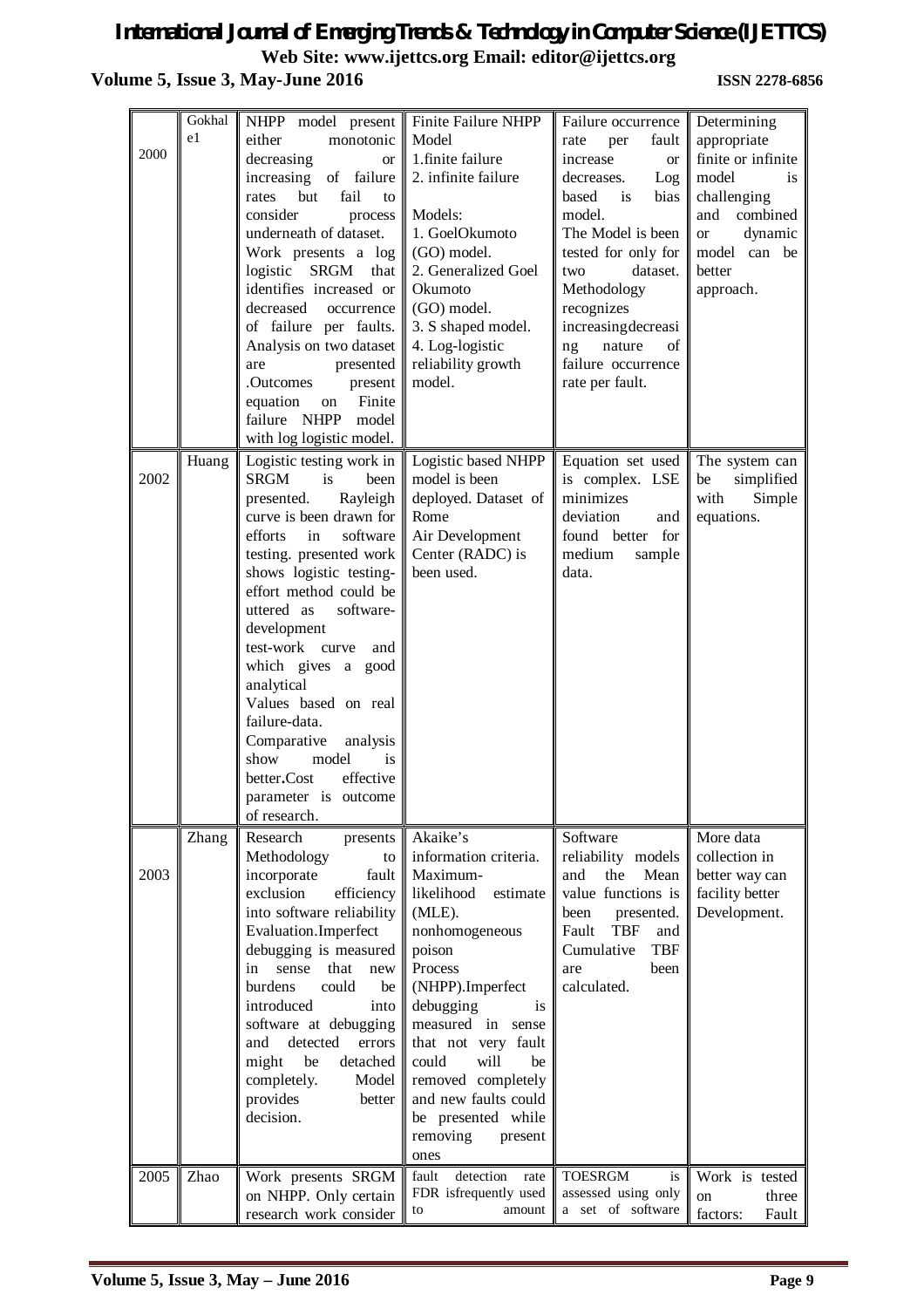# *International Journal of Emerging Trends & Technology in Computer Science (IJETTCS)* **Web Site: www.ijettcs.org Email: editor@ijettcs.org Volume 5, Issue 3, May-June 2016 <b>ISSN 2278-6856**

|      |             | test environment and<br>operational<br>environment.<br>novel<br>NHPP model presented<br>features<br>take<br>in<br>experimented from real<br>failure data<br>method of testing<br>as<br>time                                                                                                                                                                                                             | effectiveness of fault<br>recognition bytest<br>Methodologies and test<br>cases. A bell-outlined<br><b>FDR</b><br>function<br>is<br>presented which add<br>environmental<br>both<br>features and<br>Inherent FDR per fault.<br>TOE-SRGM is built to<br>calculate environment<br>factors. | failure data which<br>bring limitations to<br>work.                                                                                        | <b>FDR</b><br>content,<br>and<br>environmental<br>factor this can<br>be added with<br>more software<br>metrics                                                                                                                                      |
|------|-------------|---------------------------------------------------------------------------------------------------------------------------------------------------------------------------------------------------------------------------------------------------------------------------------------------------------------------------------------------------------------------------------------------------------|------------------------------------------------------------------------------------------------------------------------------------------------------------------------------------------------------------------------------------------------------------------------------------------|--------------------------------------------------------------------------------------------------------------------------------------------|-----------------------------------------------------------------------------------------------------------------------------------------------------------------------------------------------------------------------------------------------------|
| 2006 | Huang       | Article presents cost<br>for optimal release time<br>based on testing and<br>efficiency of modeling<br>reliability.<br>Major<br>two<br>issues<br>reliability molding &<br>software<br>reliability<br>economics: test efforts<br>is<br>efficiency<br>been<br>Software<br>considered.<br>cost model is outcome.<br>The policy outcomes<br>would help manager to<br>decide when and where<br>to stop test. | Methodology first<br>takes in <i>logistic</i><br>testing-effort to find<br><b>Testing patterns.</b><br>1. Basic SRGM is<br>grounded on<br>assumptions.<br>2. A New<br>Generalized Logistic<br>TEF.<br>3. Comparison<br>Criteria.                                                         | <b>Optimal Software</b><br>release policy is<br>outcome help<br>definitely<br>enhances<br>research.                                        | Analyses would<br>significantly<br>software<br>aid<br>staffs<br>in<br>selecting<br>best<br>software<br>economic<br>rule<br>based on cost<br>testing<br>effort,<br>and<br>test<br>efficiency.<br><b>Optimal Policy</b><br>best<br>is<br>and<br>scope |
| 2006 | Teng        | effort<br>A<br>novel<br>to<br>of<br>predict reliability<br>in<br>random<br>software<br>filed<br>environment.<br>System is been based<br>random<br><sub>on</sub><br>effects<br>environmental<br>(RFE)<br>software<br>reliability<br>Which<br>both<br>covers<br>testing<br>phase<br>and<br>operating phase<br>in SDLC                                                                                     | 1. Generalized<br><b>NHPP</b><br>Software<br>Reliability<br>Model.<br>2. Generalized<br>random<br>field<br>environmen<br>t.<br>Alpha-RFE<br>model,<br>and Beta-RFE model                                                                                                                 | What application<br>the system is been<br>tested needs<br>to<br>examined as<br>its<br>results may vary<br>in accordance to<br>application. | cost prototypes<br>optimum<br>and<br>software release<br>Strategies<br>under RFE.                                                                                                                                                                   |
| 2007 | Stiebe<br>r | Paper presents<br>complete hierarchy of<br>SRGM's which are<br>parameter dependent.<br>Recognizing failure<br>rate and overall defects                                                                                                                                                                                                                                                                  | A mathematical<br>process of SRGM is<br>been presented by<br>article.                                                                                                                                                                                                                    | Optimistic to<br>pessimistic model<br>are been presented<br>.the feedback<br>control<br>mechanism is<br>found to be novel<br>in work.      | Plot<br>of<br>evaluation can<br>be generated in<br>better way with<br>Extension<br>to<br>N <sub>0</sub><br>value.<br>Feedback<br>control can be<br>scope.                                                                                           |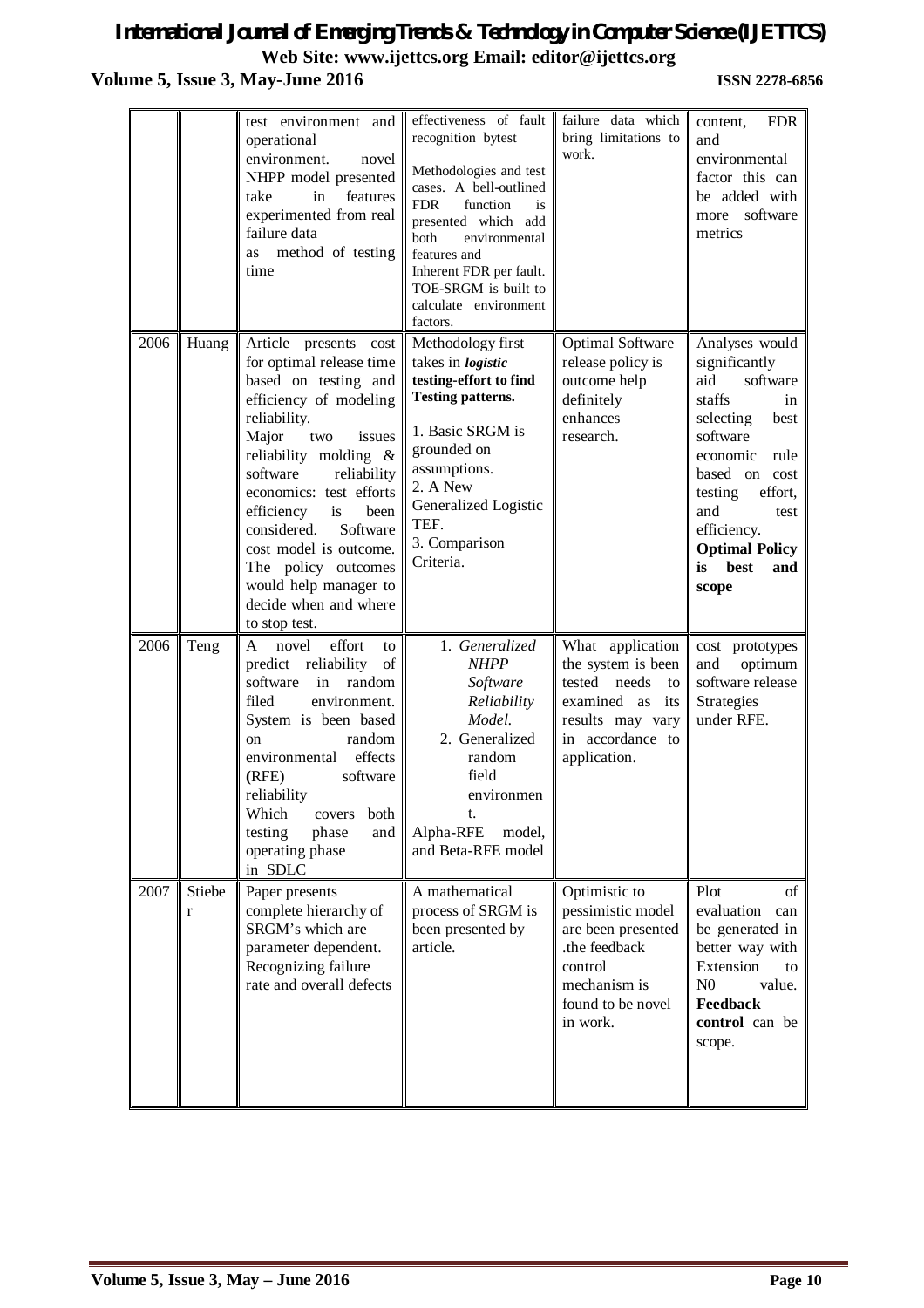# *International Journal of Emerging Trends & Technology in Computer Science (IJETTCS)* **Web Site: www.ijettcs.org Email: editor@ijettcs.org Volume 5, Issue 3, May-June 2016 ISSN 2278-6856**

| 2008 | Alhaz | Loop holes have been       | 1.Alhazmi-Malaiya        | evaluation found        | Vulnerability   |
|------|-------|----------------------------|--------------------------|-------------------------|-----------------|
|      | mi    | found in windows and       | Logistic Model           | AML model<br>is         | model are       |
|      |       | Linux systems .In such     | (AML)                    | usually best<br>for     | required and    |
|      |       | systems a Vulnerability    | 2. Rescorla              | extended<br>term,       | have scope in   |
|      |       | model is been required.    | Quadratic Model          | performing<br>well      | large           |
|      |       | This would help in         | (RQ)                     | for schemes that        | organization    |
|      |       | patch development and      | 3. Rescorla              | Windows 95<br><b>as</b> | and .longer use |
|      |       | fault removal              | <b>Exponential Model</b> | Linux as Because        | products        |
|      |       | efficiency. Six models     | $(RE)$ :                 | it identifies "s"-      |                 |
|      |       | have been tested and       |                          | shape pattern data      |                 |
|      |       | found to be determine      |                          |                         |                 |
|      |       | certain                    |                          |                         |                 |
| 2016 | Shriv | Testing work does not      | Two Dimensional          | Mean value              | phenomenon of   |
|      | astav | faults<br>be<br>give<br>to | Modeling                 | function for six        | change-fact and |
|      | a     | removed .as such better    | Gamma Erlang             | <b>SRGM</b>             | incomplete      |
|      |       | reliability<br>be<br>can   | method.                  | approaches is           | debugging<br>in |
|      |       | achieved<br>with           | Mean square error        | presented which is      | proposed model  |
|      |       | combined approach. A       |                          | major merit. And        | would make it   |
|      |       | dimensional<br>two         |                          | numerical               | more general    |
|      |       | framework is presented     |                          | examples justify        |                 |
|      |       | hazard<br>with<br>rate     |                          | the research            |                 |
|      |       | method for evolving        |                          |                         |                 |
|      |       | multi release models       |                          |                         |                 |

# **3.1 Problem statement**

**D**esign and **D**evelop an optimal software release and reliability modeling system for multi-release software. The system is built on KIS principle Keep it simple and an iterative model is been used for developing it.

### **4. PROPOSED SYSTEM**

#### **a. Design of system:**

The System consists of Three phase model and Object oriented architecture where every module is attached on input from previous module.

**1. Dataset** Module: specify dataset and release dataset is main function of module.

**2. Two Dimensional Framework:** A basic 2 Dimensional mathematical model (SRGM) based on NHPP to solve optimal release problem

**3. Analysis Module:** A Module that evaluates system performance on dataset and finds testing condition no of present errors and what plan of testing is to be selected A decision support module.

#### **4.2 Design of Algorithm:**

A generic algorithm is been proposed as to optimize the Process of Optimal Software release and Work to AchieveSoftware reliability. The System is been applied to 4 release Of Software system. The System suffers from downside as Testing and Fault Identification need to be done at in faster Dynamic way.

#### **Why GA?**

A**genetic algorithm** (**GA**) is a search Method that mimics the process of Selection in natural way.it optimizes solution and reduces search time. It a class of Evolutionary Algorithm (EA) with mutation inheritance and selection as three methods.

Genetic algorithms are simple to implement, but their behavior is difficult to understand. In particular it is difficult to understand why these algorithms frequently succeed at generating solutions of high fitness when applied to practical problems.

#### **The building block hypothesis (BBH) consists of:**

- **[1.]** A description of a heuristic that performs adaptation by identifying and recombining "building blocks", i.e. low order, low defining-length schemata with above average fitness.
- **[2.]** A hypothesis that a genetic algorithm performs adaptation by implicitly and efficiently implementing this heuristic.



**Fig2:** Proposed System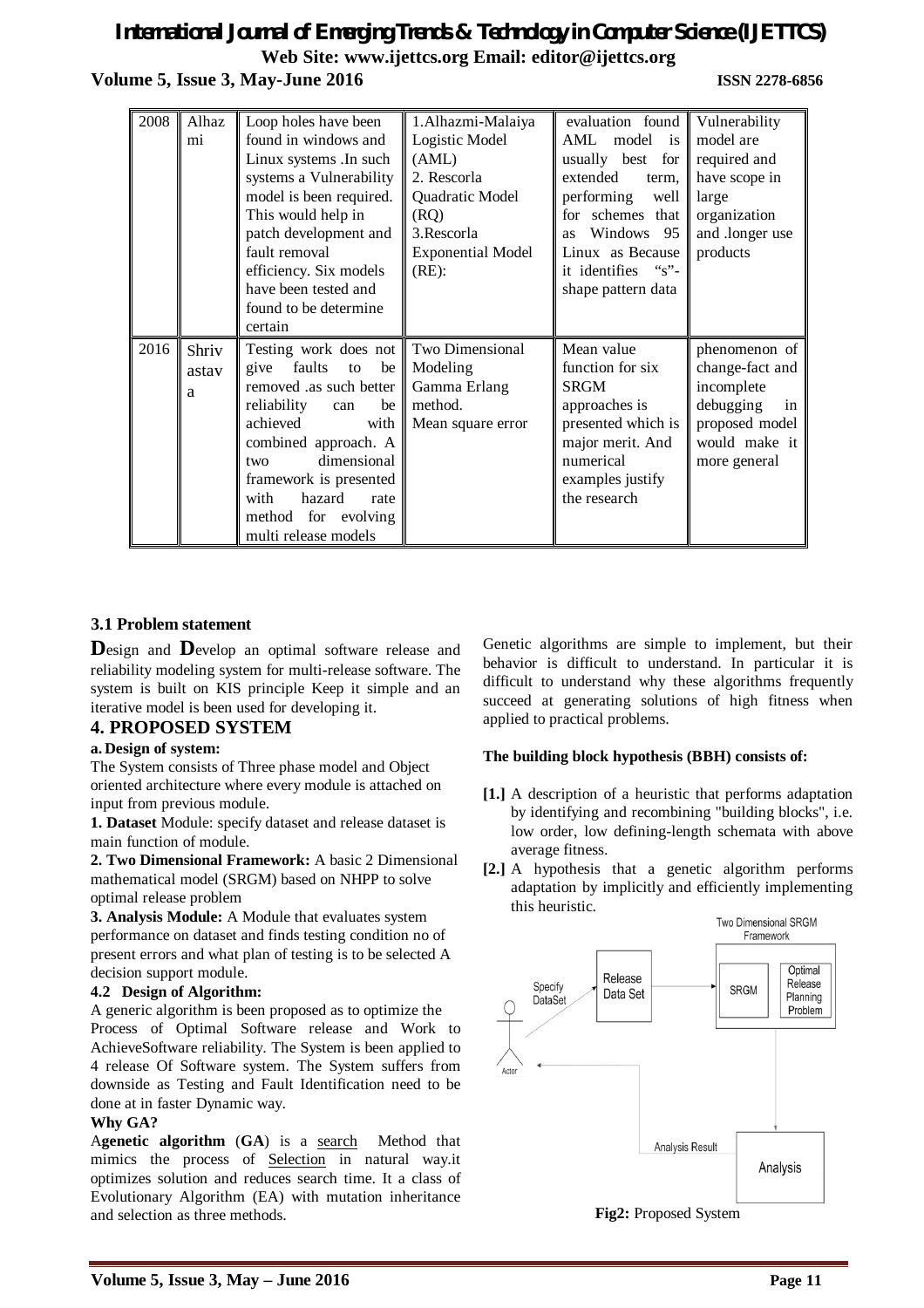### **Volume 5, Issue 3, May-June 2016 ISSN 2278-6856**

### **Genetic Algorithm**

*A classical genetic algorithm require:*

[1].A genetic presentation of solution domain.

[2] .A fitness method to evaluate solution domain.

### **Steps in GA Algorithm**

- [1] Initialization
- [2] Selection
- [3]Termination condition

| Research work: Proposed Algorithm and Mathematical Model |
|----------------------------------------------------------|
|----------------------------------------------------------|



Testing resources fault detection no of test cases and test coverage

#### **Table 1:** Release 1

| <b>Test</b><br>Week | <b>Testing</b><br>resourc<br>e | <b>Faults</b><br><b>Detecte</b><br>d | <b>No.tes</b><br>t cases | <b>Test</b><br>Coverage |
|---------------------|--------------------------------|--------------------------------------|--------------------------|-------------------------|
|                     | 519                            | 16                                   | 1038                     | 53.62                   |
| 10                  | 5823                           | 75                                   | 11646                    | 89.05                   |
| 20                  | 10000                          | 100                                  | 20000                    | 100                     |

#### **Table 2:** GA performance

| Value | No.of              | <b>Cross</b> | <b>Mutation</b> |
|-------|--------------------|--------------|-----------------|
|       | <b>Generations</b> | probability  | probabilit      |
| 100   | 25                 | 0.9          | 0.1             |



**Fig2:** Performance of release1



**Fig3:** Performance of release 2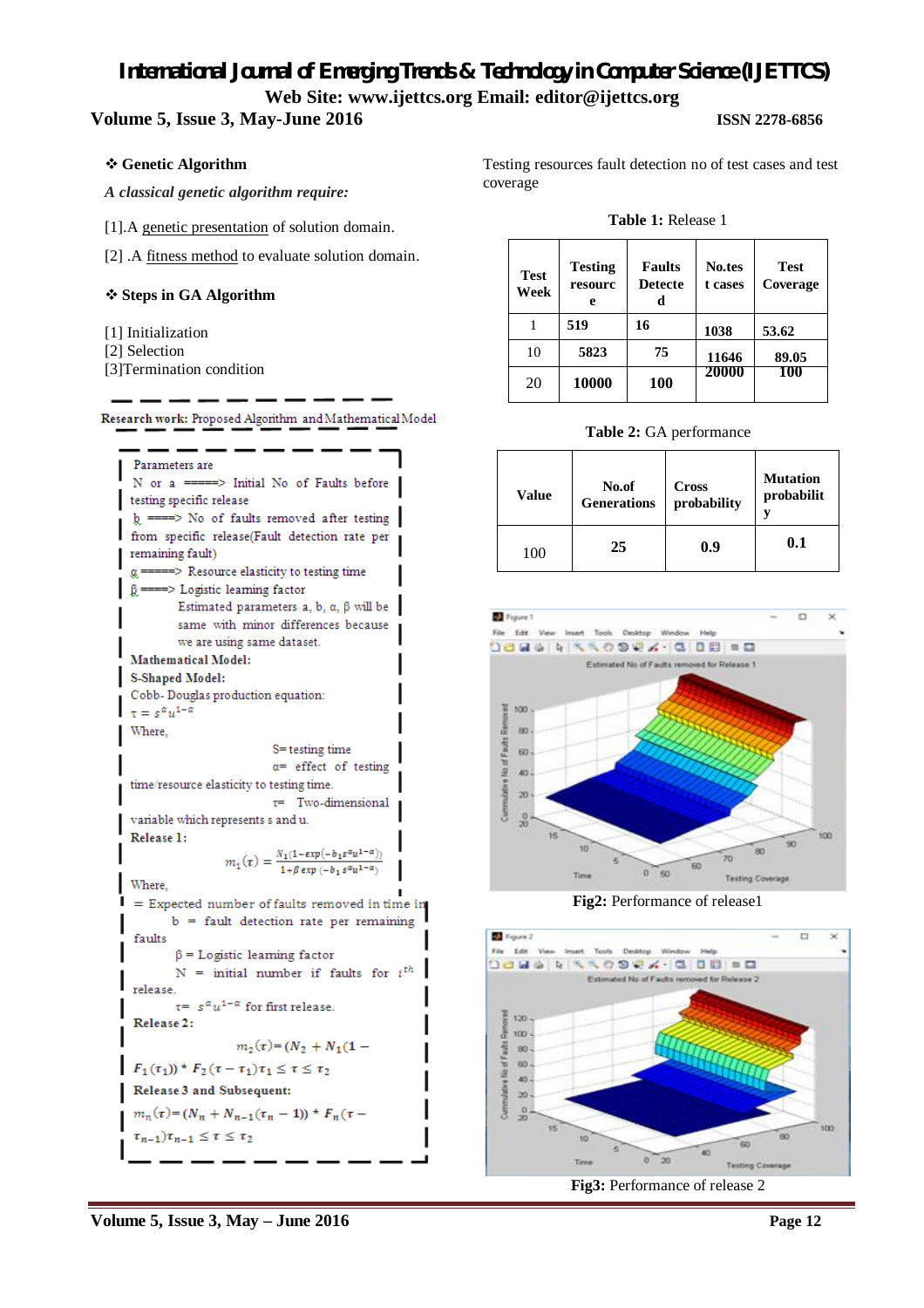**Volume 5, Issue 3, May-June 2016 ISSN 2278-6856**



**Fig4:** Performance of release 3



**Fig5:** Performance of release 4

Observing above 2 Tables the GA is found to be best and all four release set are been evaluated graphically.

# **6. CONCLUSION AND FUTURE WORK**

Proposed methodology assist to detect effect of errors generated in software using multi-release software reliability modeling framework. Model exclusively takes into justification errors of that release that are under stage of testing and faults absent in preceding release ((operational phase) System assiststo achieve scope by spreading the statement like time and funds simultaneously. The expressed planning problem assists in determining both best release period and optimal resource intake simultaneously. Numerical evaluation justify proposed work.

### **References**

- [1] Alan Wood "Software Reliability Growth Models: Assumption vs. Reality"1071-9458/97 \$10.00 0 1997 IEE.R.
- [2] Swapna S. Gokhale1and Kishor S. Trivedi "Log-Logistic Software Reliability Growth Model "Center for Advanced Computing and Communication, by the National Science Foundation grant number EEC-9714965 and Charles Stark Draper Laboratory Grant # DL-H-505333.
- [3] Chin-Yu Huang and Sy-Yen Kuo , "Analysis of Incorporating Logistic Testing-Effort Function Into Software Reliability Modeling", IEEE transactions on reliability, vol. 51, no. 3, september 2002
- [4] Xuemei Zhang, XiaolinTeng, and Hoang Pham "Considering Fault Removal Efficiency in Software Reliability Assessment" IEEE transactions on systems, man, and cybernetics—part a: systems and humans, vol. 33, no. 1, January 2003
- [5] Jing Zhao Hong-Wei Liu Gang Cui Xiao-Zong Yang, "A Software Reliability Growth Model from Testing to Operation "Proceedings of the 21st IEEE International Conference on Software Maintenance (ICSM'05) 1063-6773/05 \$20.00 © 2005 IEEE.
- [6] Chin-Yu Huang*, Member, IEEE,* and Michael R. Lyu ,"Optimal Release Time for Software Systems Considering Cost, Testing-Effort, and Test Efficiency" IEEE transactions on reliability, vol. 54, no. 4, december 2005
- [7] XiaolinTeng and Hoang Pham, "A New Methodology for Predicting Software Reliability in the Random Field Environments"IEEE transactions on reliability, vol. 55, no. 3, september 2006.
- [8] Harald A. Stieber, "A Family of Software Reliability Growth Models" 31st Annual International Computer Software and Applications Conference(COMPSAC 2007) 0-7695-2870-8/07 \$25.00 © 2007.
- [9] Omar H. Alhazmi and Yashwant K. Malaiya, "Application of Vulnerability Discovery Models to Major Operating Systems" IEEE transactions on reliability, vol. 57, no. 1, march 2008.
- [10]W. T. Tsai, D. Zhang, Y. Chen, H. Huang, R. Paul\*, N. Liao" A Software reliability growth models for web services"MSR-TR-2002-108, December 2002.
- [11]P. K. Kapur, H. Pham, Fellow, IEEE, Anu G. Aggarwal, and GurjeetKaur "Two Dimensional Multi-Release Software Reliability Modeling and Optimal Release Planning"IEEE Transactions on reliability, VOL. 61, NO. 3, September 2012.
- [12]N.Sasikaladevi1 Dr.L.Arockiam2 , "Relability Evaluation model for Composite Web Services"International Journal of Web Services April 2010.